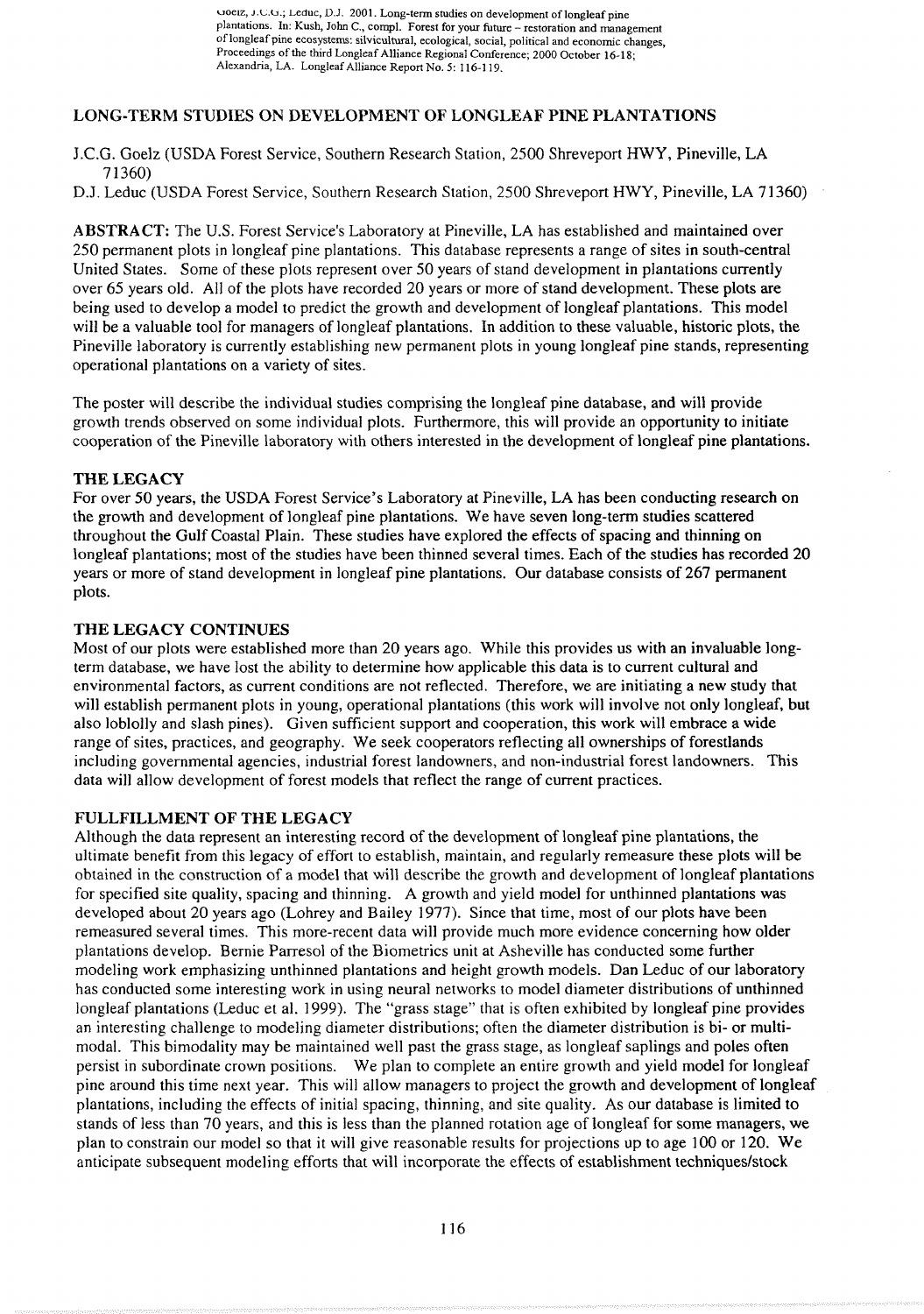types, fire, and fertilizer, and predict understory community development, and also provide a merchandising processor that will segregate volume into several product classes, including poles.

# **FORETASTE OF THE LEGACY**

In anticipation of the results of our more-formal modeling efforts, we present yield tables for unthinned plantations. These yield tables (tables 1-3) represent the average per-acre values across all our plots. Thus, the progression of values over age or across site are not necessarily smooth. The tables were produced by calculating mean values for each age and site class. Overall, we had 877 observations. The cell for medium sites at age 20 is based on 66 observations; this is the most for any cell. The cell based on the fewest observations is for medium sites at age 5; only 5 observations were available. We feel the table provides a "reality check" for expectations of yield of longleaf pine plantations. Although these plantations were established before current establishment practices for longleaf were devised, the plantations represent wellcared-for forests whose establishment was much more prompt than many plantations that were established at the time. Thus, we suspect that this table may adequately reflect the expectations for current operational plantations.

|                                       |                | Site Class             |               |
|---------------------------------------|----------------|------------------------|---------------|
|                                       | Low            | Medium                 | High          |
| Age Class                             | $SI_{25} < 50$ | $50 \geq SI_{25} < 60$ | $SI25 \ge 60$ |
| 5                                     |                | 569                    | 786           |
| 10                                    |                | 427                    | 722           |
| 15                                    | 326            | 510                    | 815           |
| 20                                    | 248            | 466                    | 718           |
| 25                                    | 158            | 565                    | 591           |
| 30                                    | 136            | 530                    | 514           |
| 35                                    | 124            | 477                    | 442           |
| 40                                    | 128            | 363                    | 384           |
| 45                                    | 120            | 320                    | 293           |
| 50                                    | 89             | 279                    | 215           |
| 55                                    | 87             | 242                    |               |
| 60                                    | 86             | 187                    |               |
| 65                                    | 82             | 169                    |               |
| Table 2. Basal Area $(ft^2)$ per acre |                |                        |               |

#### Table 1. Average Number of Trees Per Acre

| . <del>.</del> |                | Site Class             |               |
|----------------|----------------|------------------------|---------------|
|                | Low            | Medium                 | High          |
| Age Class      | $SI_{25} < 50$ | $50 \geq SI_{25} < 60$ | $SI25 \ge 60$ |
| 5              |                | 5                      | 14            |
| 10             |                | 23                     | 40            |
| 15             | 26             | 59                     | 109           |
| 20             | 39             | 82                     | 129           |
| 25             | 44             | 118                    | 150           |
| 30             | 55             | 140                    | 166           |
| 35             | 62             | 156                    | 174           |
| 40             | 77             | 157                    | 178           |
| 45             | 85             | 164                    | 163           |
| 50             | 88             | 163                    | 142           |
| 55             | 94             | 172                    |               |
| 60             | 100            | 171                    |               |
| 65             | 104            | 177                    |               |